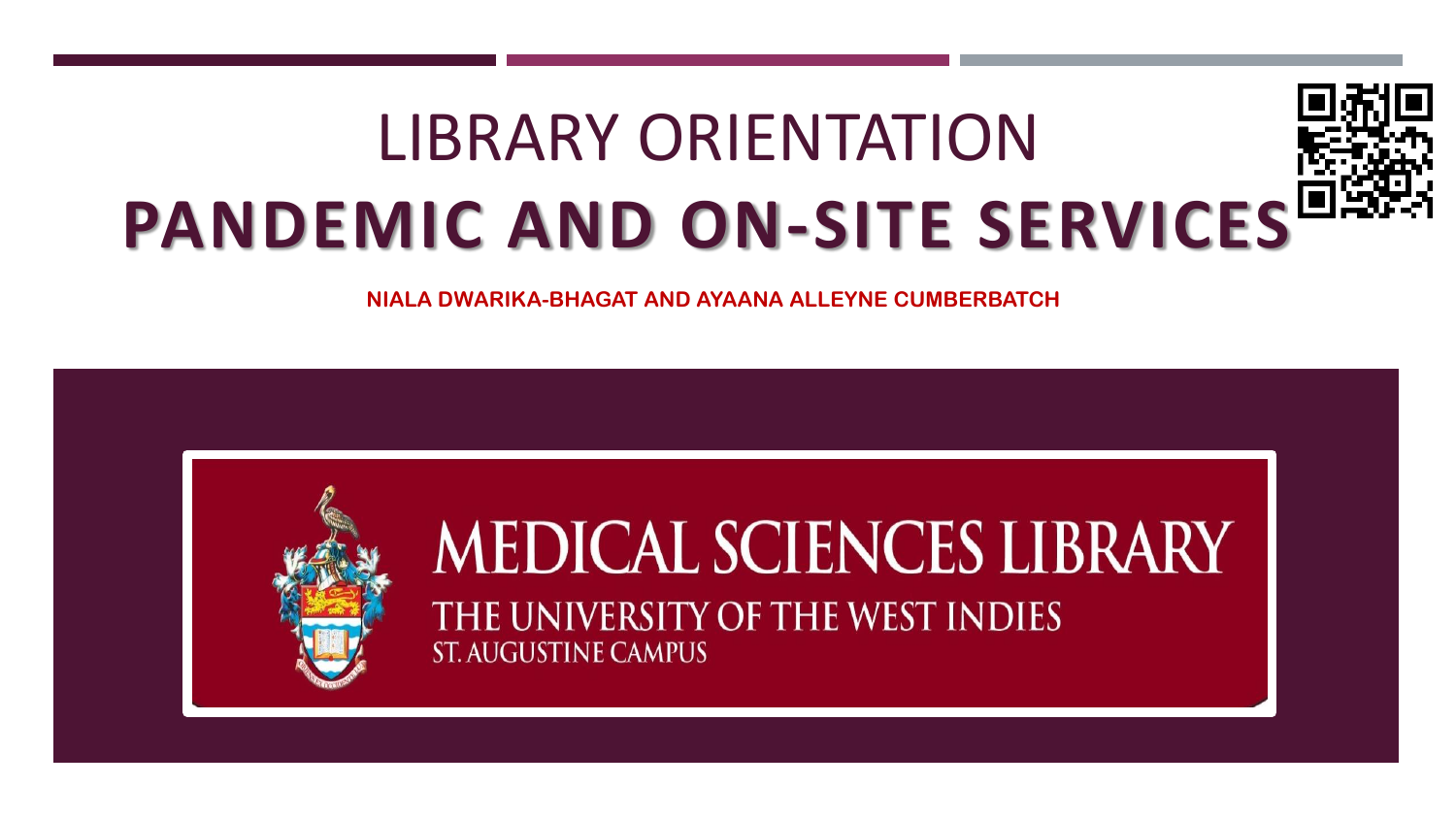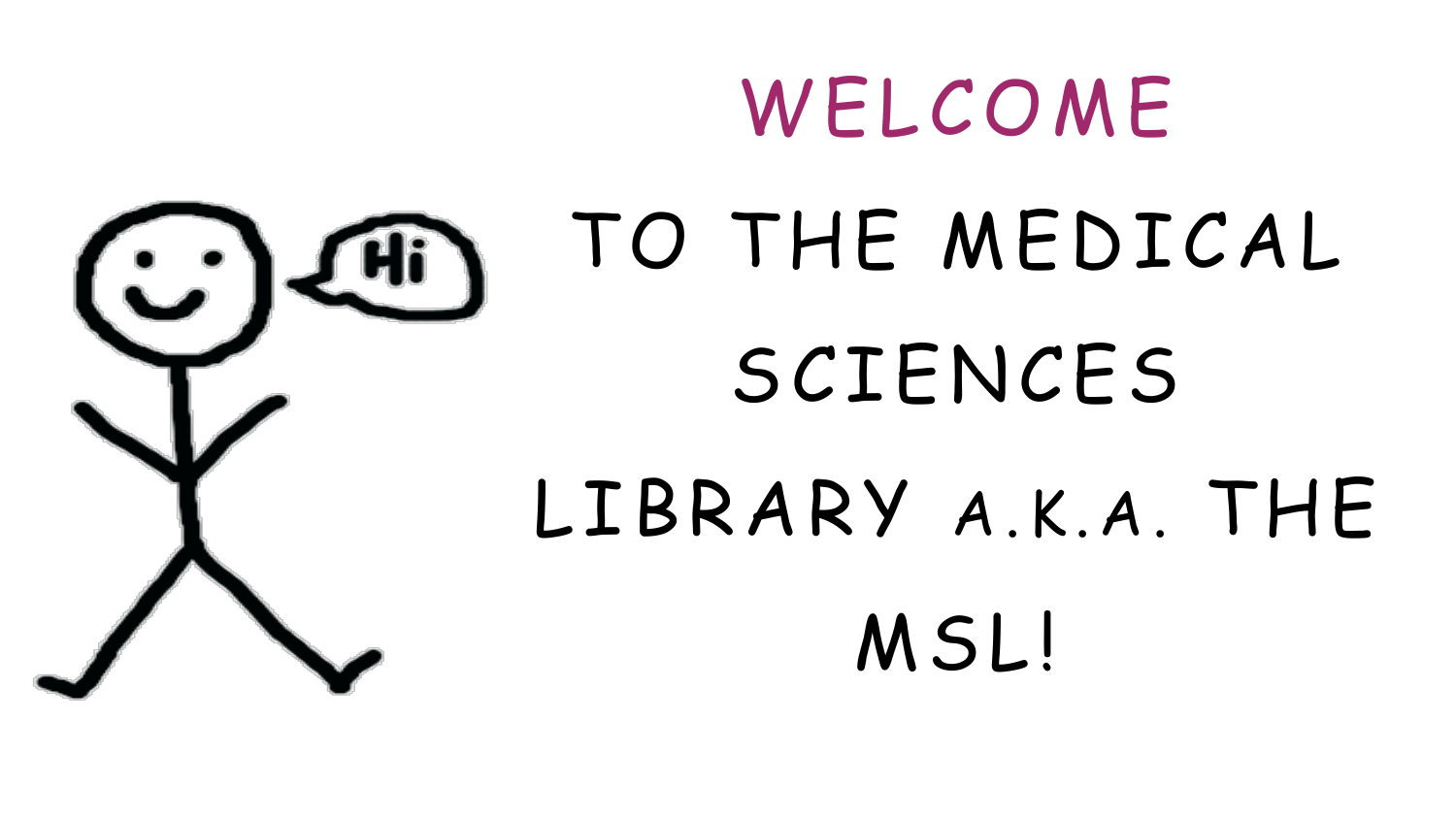

**The "new normal" is now 18 months old** Covid-19 has changed the world including way the library functions but we are working remotely for our users.

Today we introduce you to the resources and services available to you:

During the time that the Library is physically closed AND

When the Library re-opens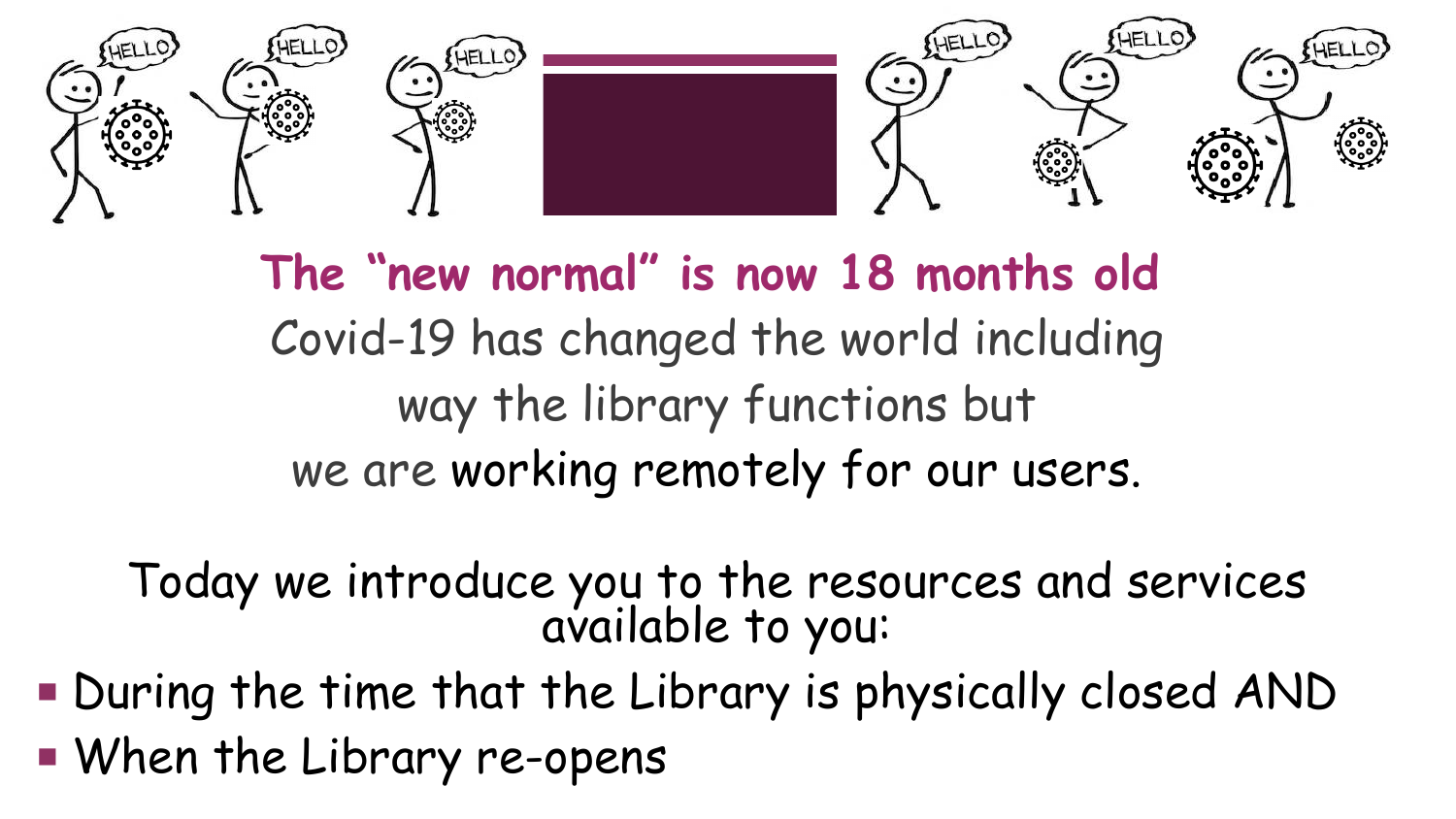

The Library is not physically open due to the pandemic. However, YOU CAN INTERACT with our library staff:

# CHAT: MedLibChat

EMAIL: Ask a Librarian service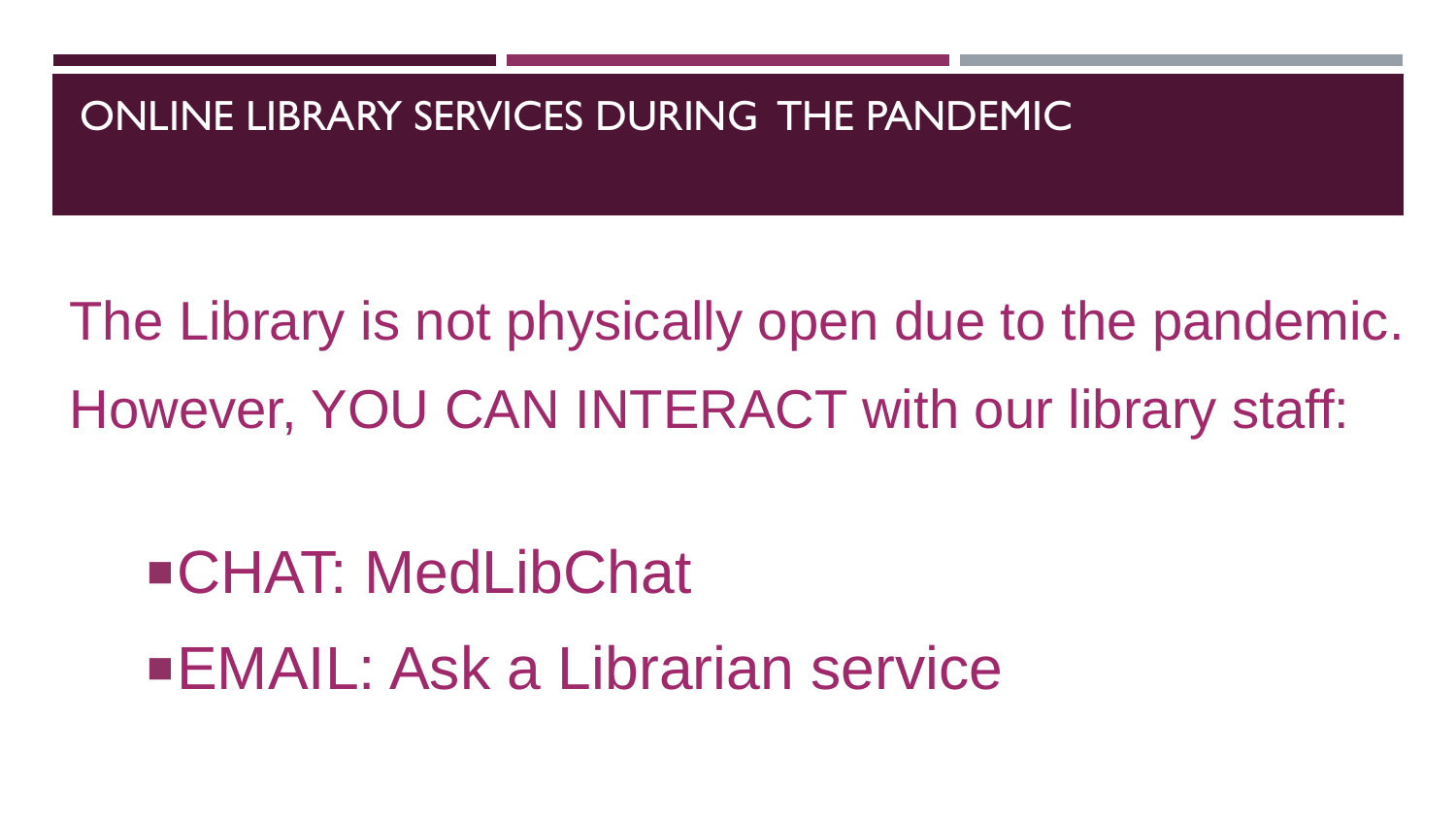## ONLINE LIBRARY SERVICES DURING THE PANDEMIC

- **MSL Website for:**
- **Databases**
- **E-books**
- **Electronic journals**
- Document delivery i.e. request research articles
- Research portal: UWIlinC
- **Ask A Librarian**
- MedLib Chat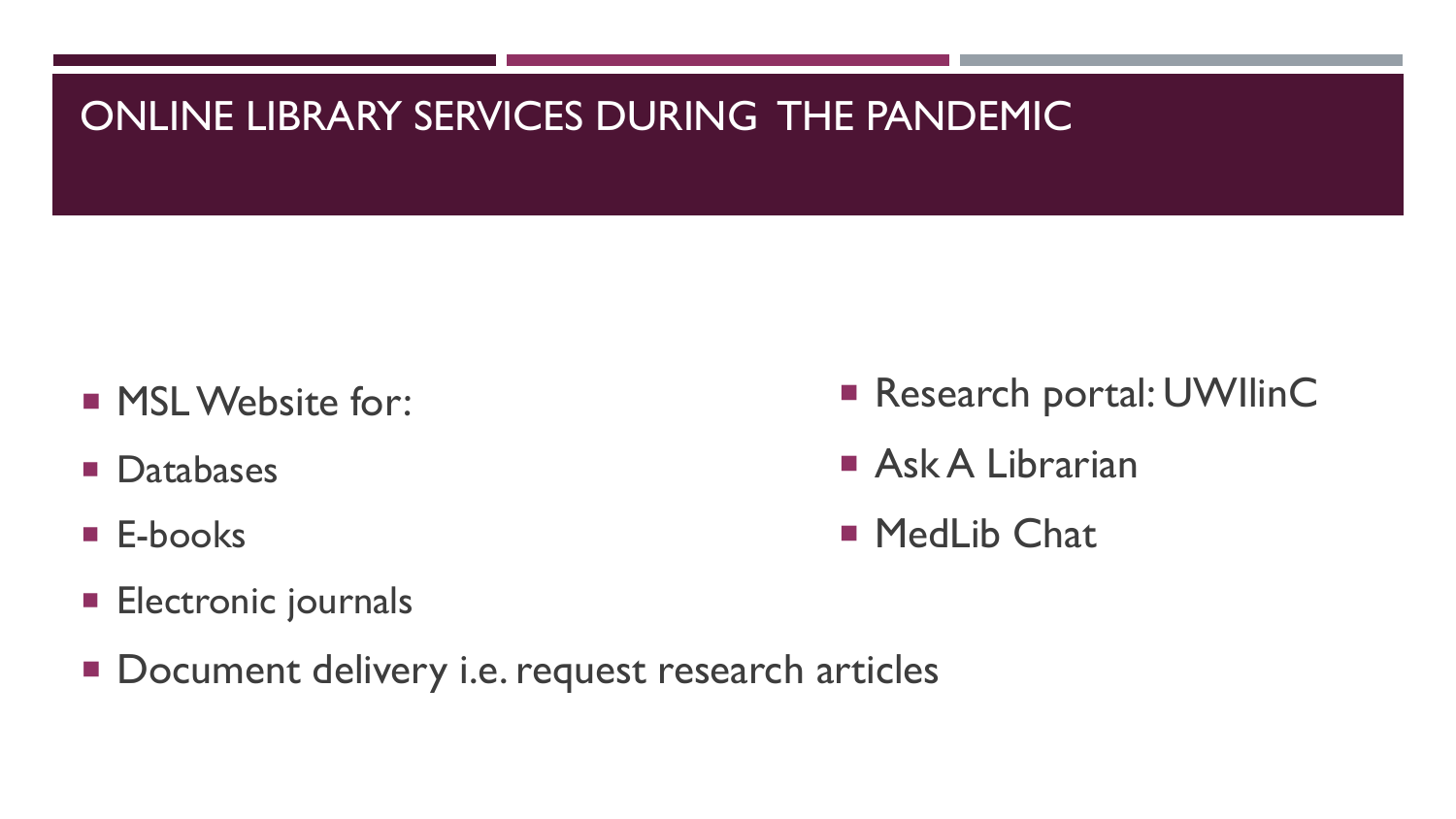- **ID Cards:** wear your UWI Student ID at all times. Borrowing/lending of IDS is strictly prohibited. You must show the ID to the UWI Security Officer at the Library's entrance.
- **Sanitize, temperature-check and** and **mask-up** when entering the library. ■ **Social distancing:** practice "safe six" and keep 6 ft away from persons at all times.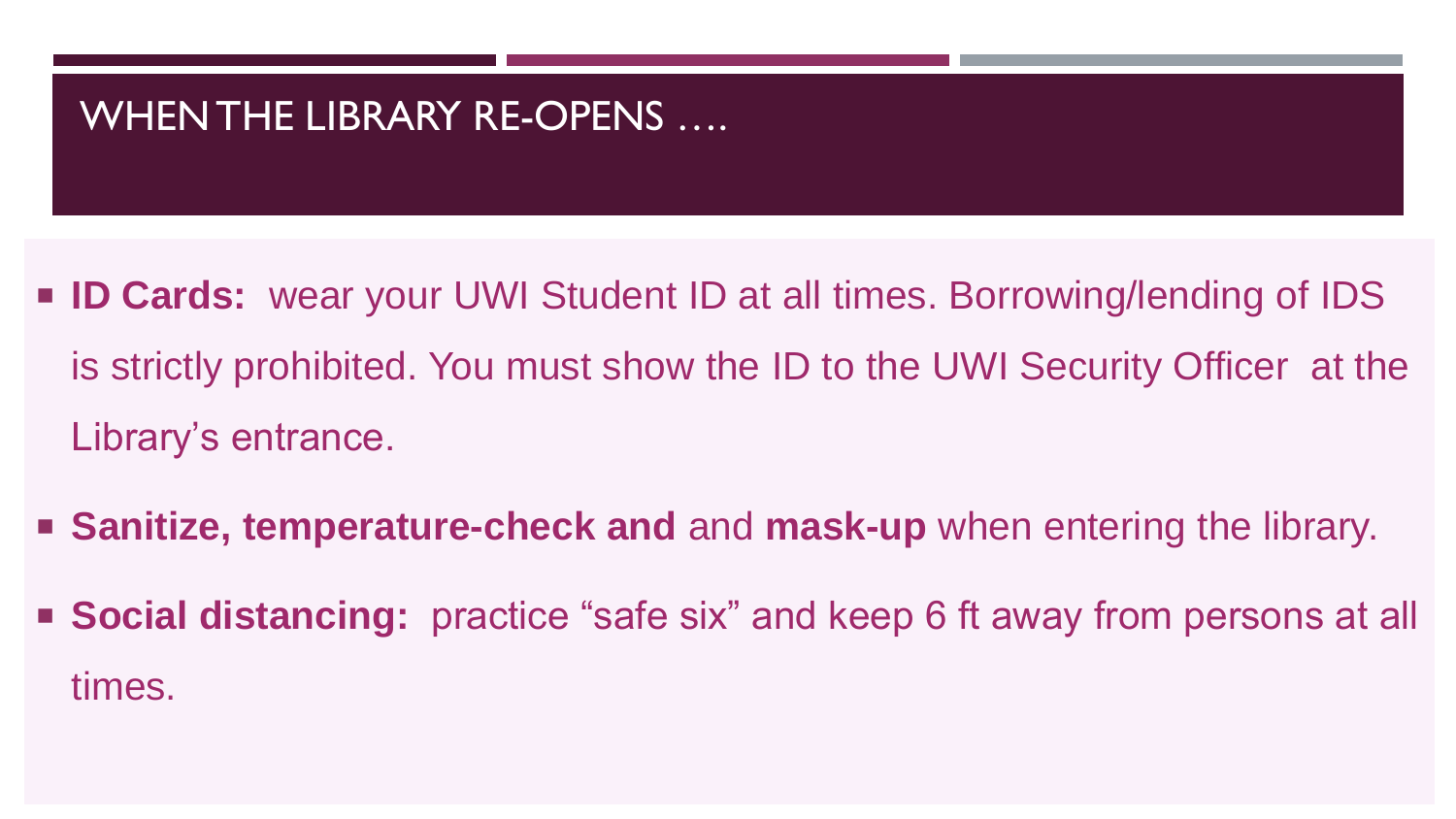- **Example 3 Curbside borrowing** is currently suspended until the library reopens. Visit the MSL website for more information.
- Loan Allowances. Undergraduate Students are allowed 10 books and serials. There is a Booklist collection called the Reserve Collection and a maximum of 2 items can be borrowed from here.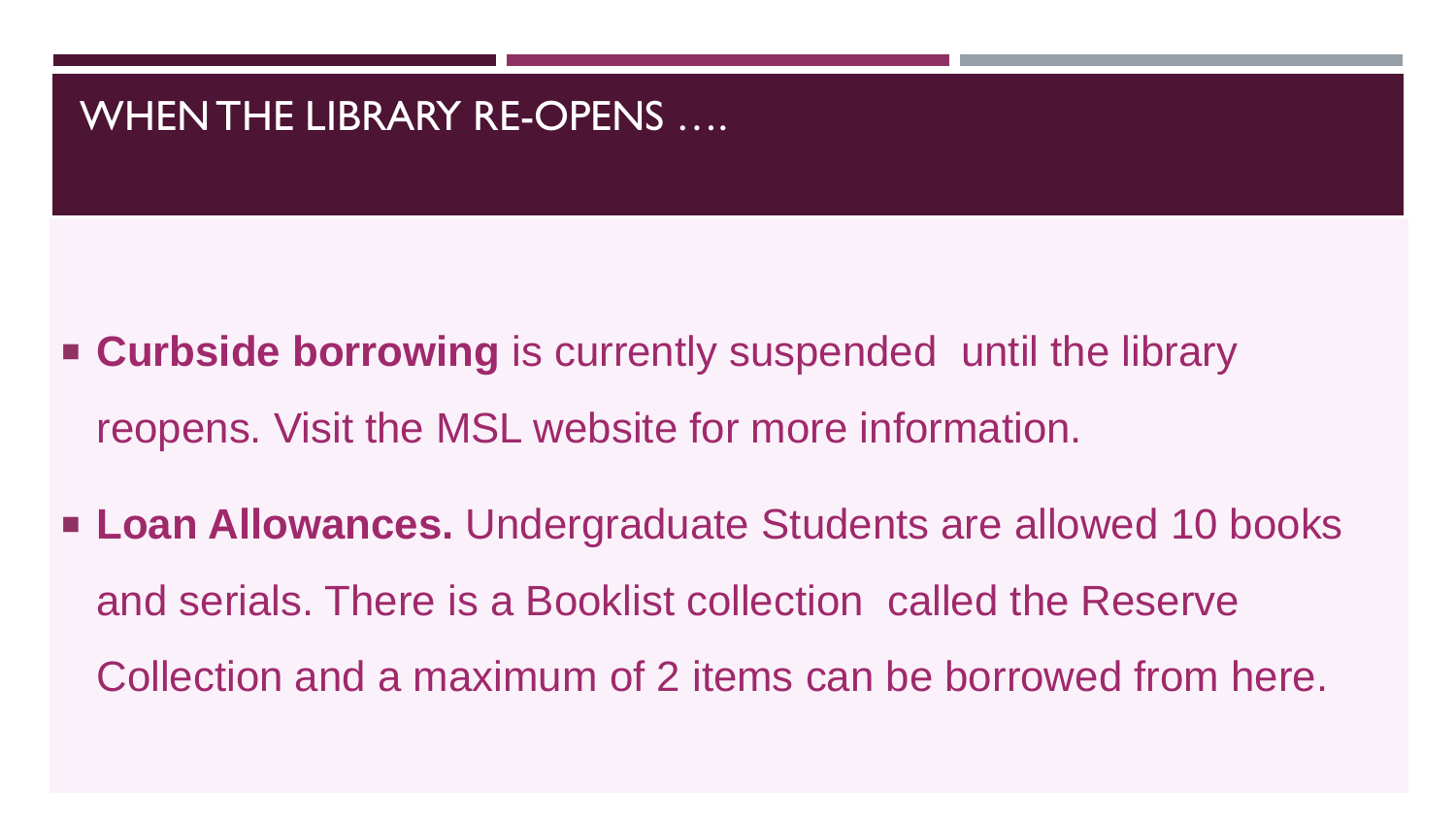- **Online Payments:** Use the payment link on the MSL webpage to pay for
	- (1) printing topping up your printing account (it's called Pharos)
	- (2) photocopying
	- (3) overdue fines
	- When the Library re-opens visit our Accounts Unit when you
	- need to conduct transactions face-to-face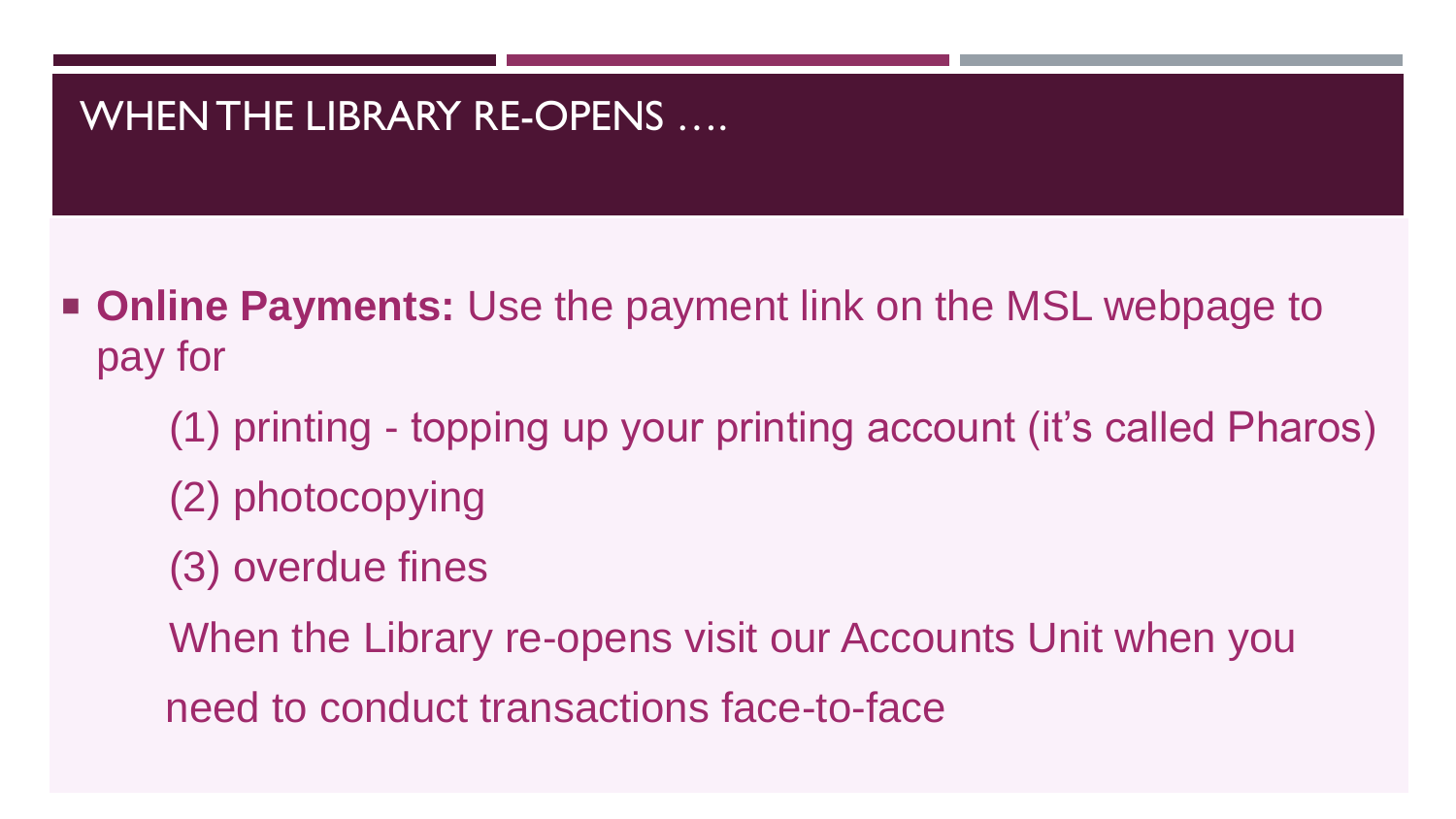- **Returning books: a blue** book bin is located outside the library's entrance and can be used to return Library material beyond normal library hours. Your returned items will be in quarantine for a 72- hour period (3 days) and then checked in. All fines accruing over that 3-day period will be cleared.
- **Collaborative spaces:** when the library re-opens there are Seminar Rooms and a Zoom Room for booking and use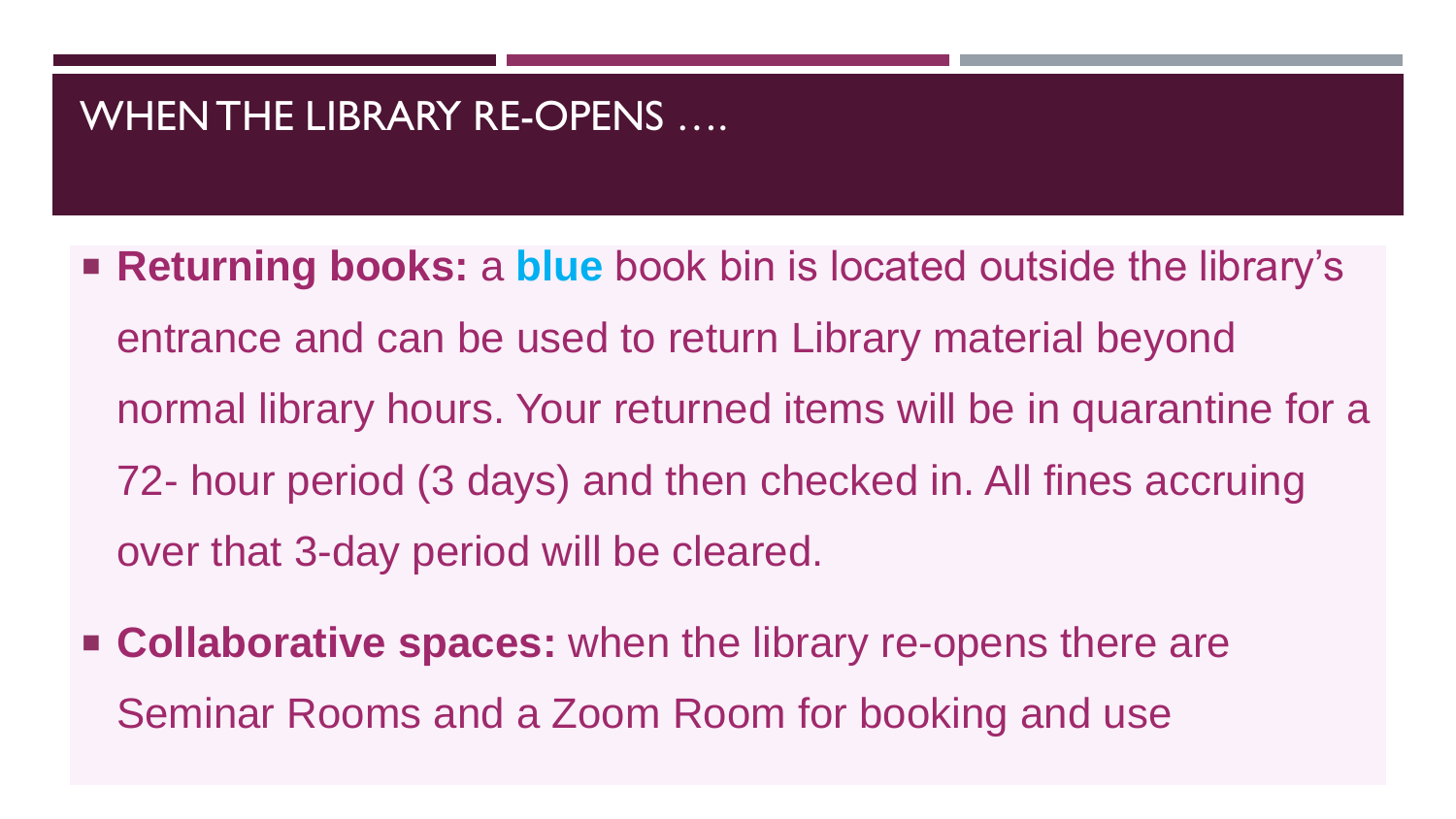■ **Cell phones:** vibrate mode or silent mode only. Use your cell phones inside the Library (for emergency and patient care) in 2 designated areas.

 **The extras: \*\* Free wifi \*\* Charging stations \*\* Computer lab services:**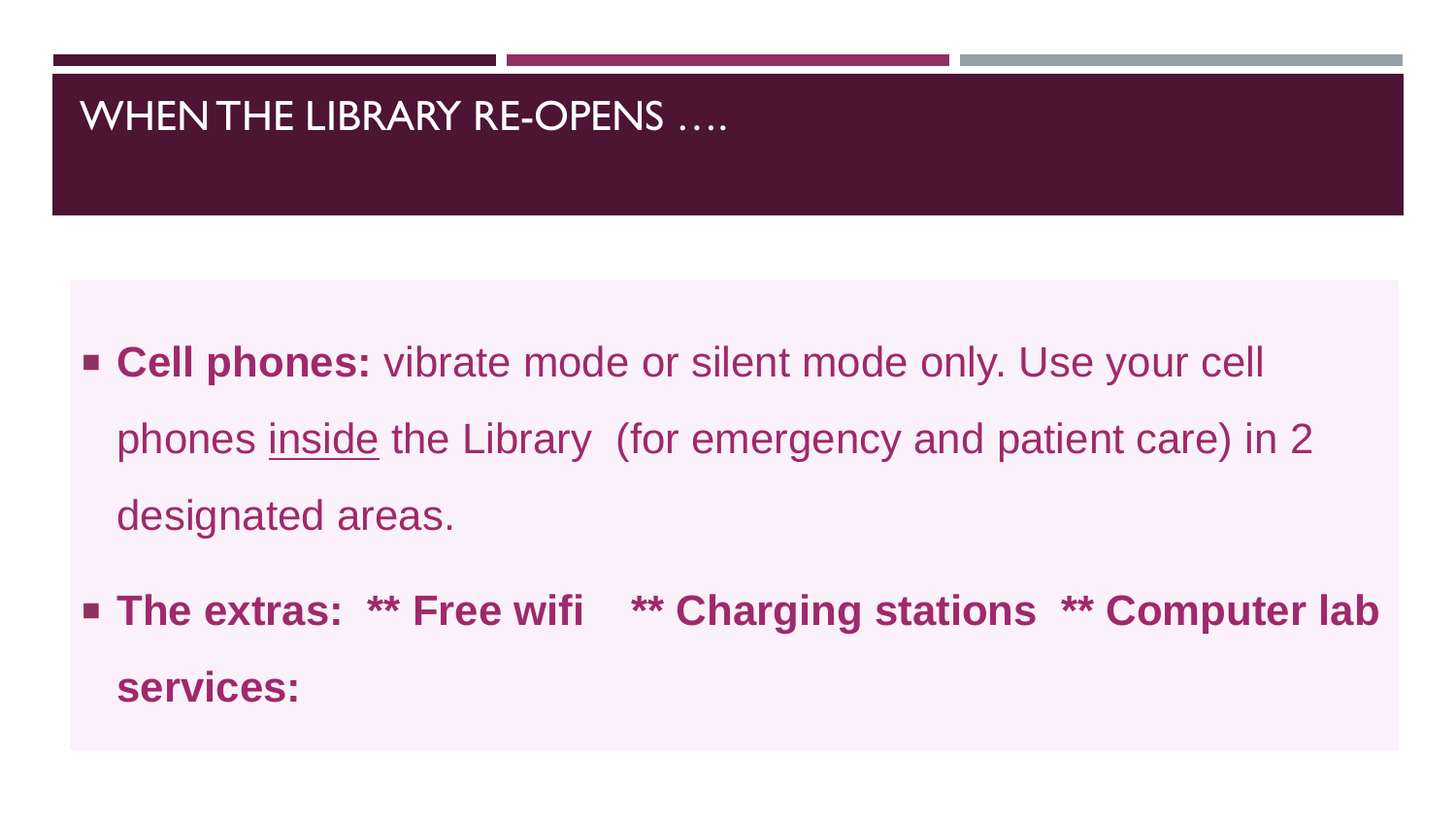



## **ASK A LIBRARIAN**

The Library will soon be doing training sessions on our resources and services. Stay abreast via the FMS social media outlets.

eep-calm.ne

# **Sign up when alerts are sent.**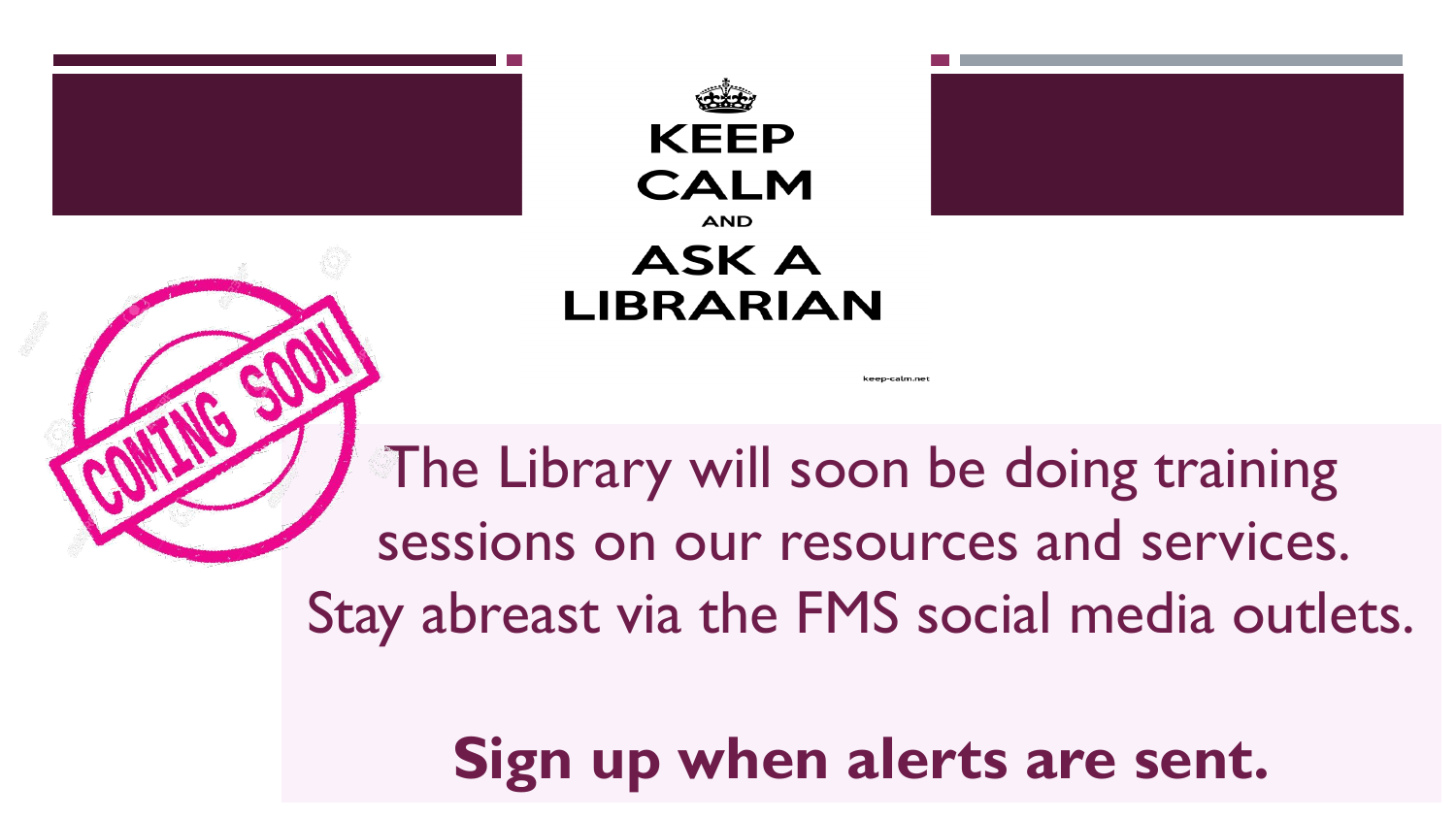





# **CONTACT**

**Email: [medlib@sta.uwi.edu](mailto:medlib@sta.uwi.edu)**

# **Phone: 645-3232 Ext. 5205, 5206**

**Website: https://libraries.sta.uwi.edu/msl/**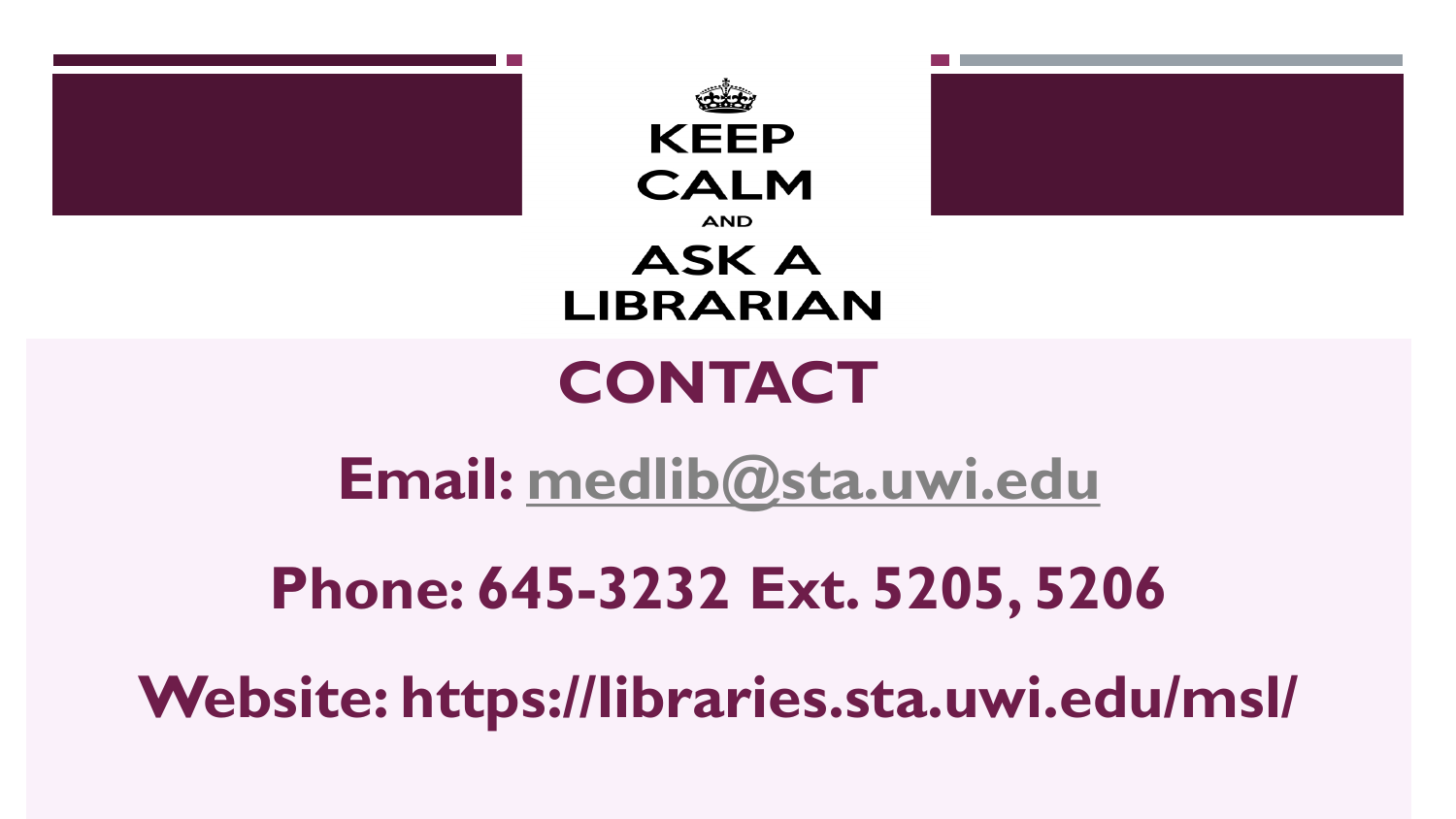# CONTACT US

#### **Contact Us**





Ayaana Alleyne-Cumberbatch Librarian, User Services Reference and Loans Unit Tel: (868)-645-3232 ext. 5220 Email: Ayaana.Alleyne-Cumberbatch@sta.uwi.edu

Niala Dwarika-Bhagat

Librarian, User Services Reference and Loans Unit

Tel: (868)-645-3232 ext. 5244 Email:

Niala.Dwarika-Bhagat@sta.uwi.edu

<https://libraries.sta.uwi.edu/msl/>